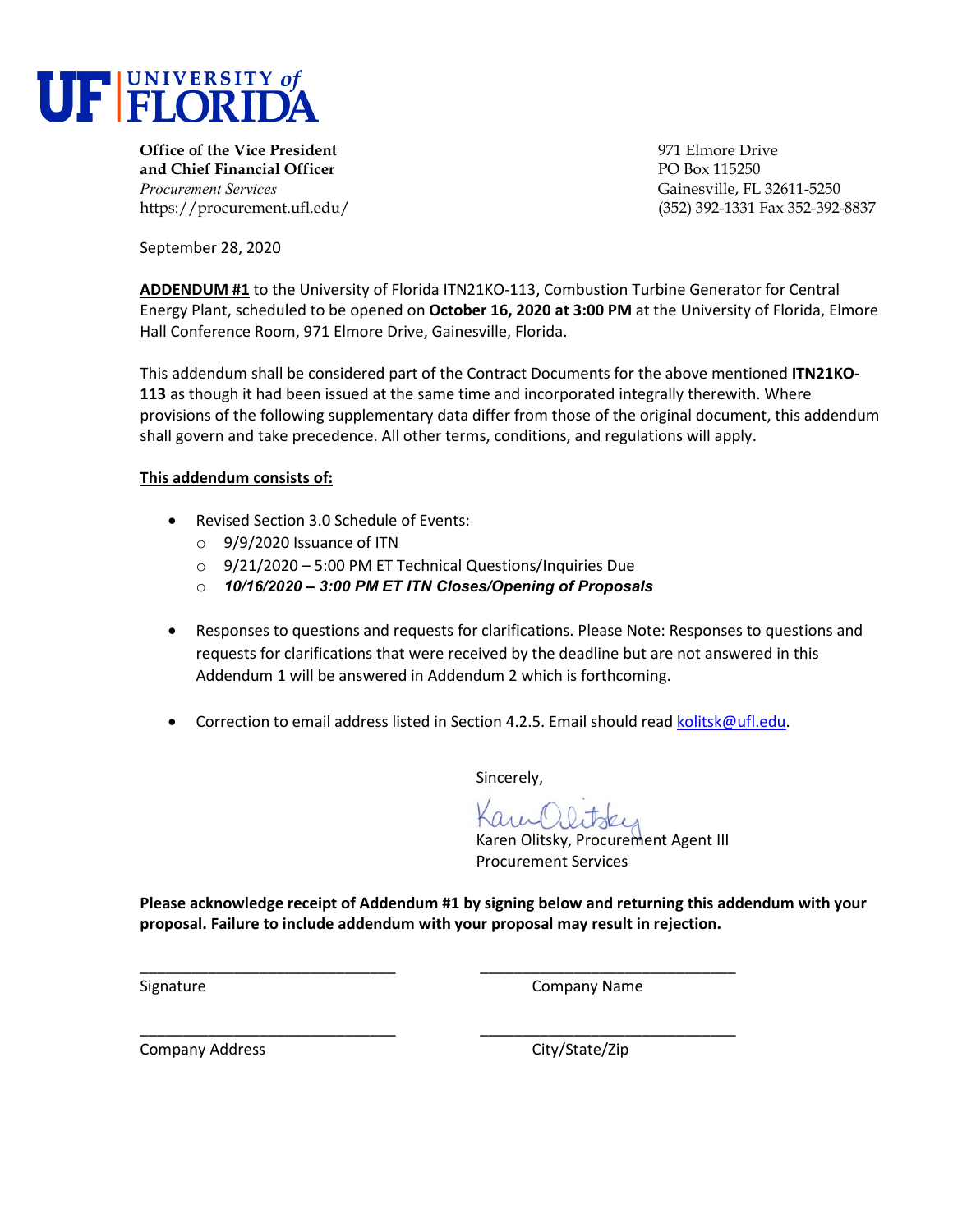## Questions and Responses

- Q1. After reading through both documents that have been posted to the Procurement Services Website, we would like to respectfully request a response extension. Given the proposed timing for receiving answers to technical clarifications, the requirement for hard copy submissions, the elements of the project that require engineering and ongoing inefficiencies due to COVID precautions, additional time will be required to prepare a proposal up to Siemens high standards. Therefore, we request that the proposal due date be extended to October 30, 2020 at 3:00 PM.
	- A1. We can accommodate a 1-week extension which would put the proposal due date on October  $16<sup>th</sup>$  at 3:00PM.
- Q2. For the convenience of all involved, Siemens would like to suggest that the proposal be submitted in electronic format only due to the large (in excess of 1,500 pages) anticipated size of the document. If this is unacceptable, we would suggest submitting at least Tab 7 in electronic only format since the technical information contained in this section will take up the most pages.
	- A2. A hard copy, containing original signature, of ITN Section 7.1 Certification of Proposal is required. An electronic, searchable pdf is acceptable for the rest of the proposal. The electronic copy must be provided on flash drive or CD/DVD as stated in the ITN document. Hard copy of Certification of Proposal and electronic copy should be submitted according to the instructions in ITN Section 4.0. Emailed proposal will not be accepted.
- Q3. Your email below instructs all inquiries be directed to you via email, but Per Section 4.2.5 all inquiries are to be directed to you in writing and your physical address is provided. Will email be used as the primary means of communication? Or does a physical letter need to be sent to you?
	- A3. Email for inquiries is sufficient.
- Q4. Regarding the ITN, are comments and exceptions permitted in the proposal phase?
	- A4. Comments and exceptions regarding the ITN maybe included in the vendors proposal. The University may request additional information or clarification on any matter regarding any vendor's proposal. The University also reserves the right to select the most responsive vendor, after review of initial proposal, without further discussion, negotiation or prior notice.
- Q5. Regarding the ITN, will there be a separate contract document that includes additional topics that will require negotiation (Liquidated damages, warranty details, Payment & Termination schedules, Deliverable schedules, among others?
	- A5. The Successful Vendor will be expected to execute an agreement containing the provisions contained in the ITN Document, or substantially similar provisions, as the University deems necessary. Any exceptions to the terms and conditions included in the ITN Document should be included in Tab 9. Additional terms and conditions, not included in the ITN Document will be detailed and negotiated after selection.
- Q6. Regarding the ITN, can you please advise how "Best and Final" offers work? Is the initial proposal meant to include a B&F offer price? B&F commercial positions?
	- A6. The University may presume that any proposal is a best and final offer. However, the University reserves the right to negotiate with any or all vendors to arrive at its final decision.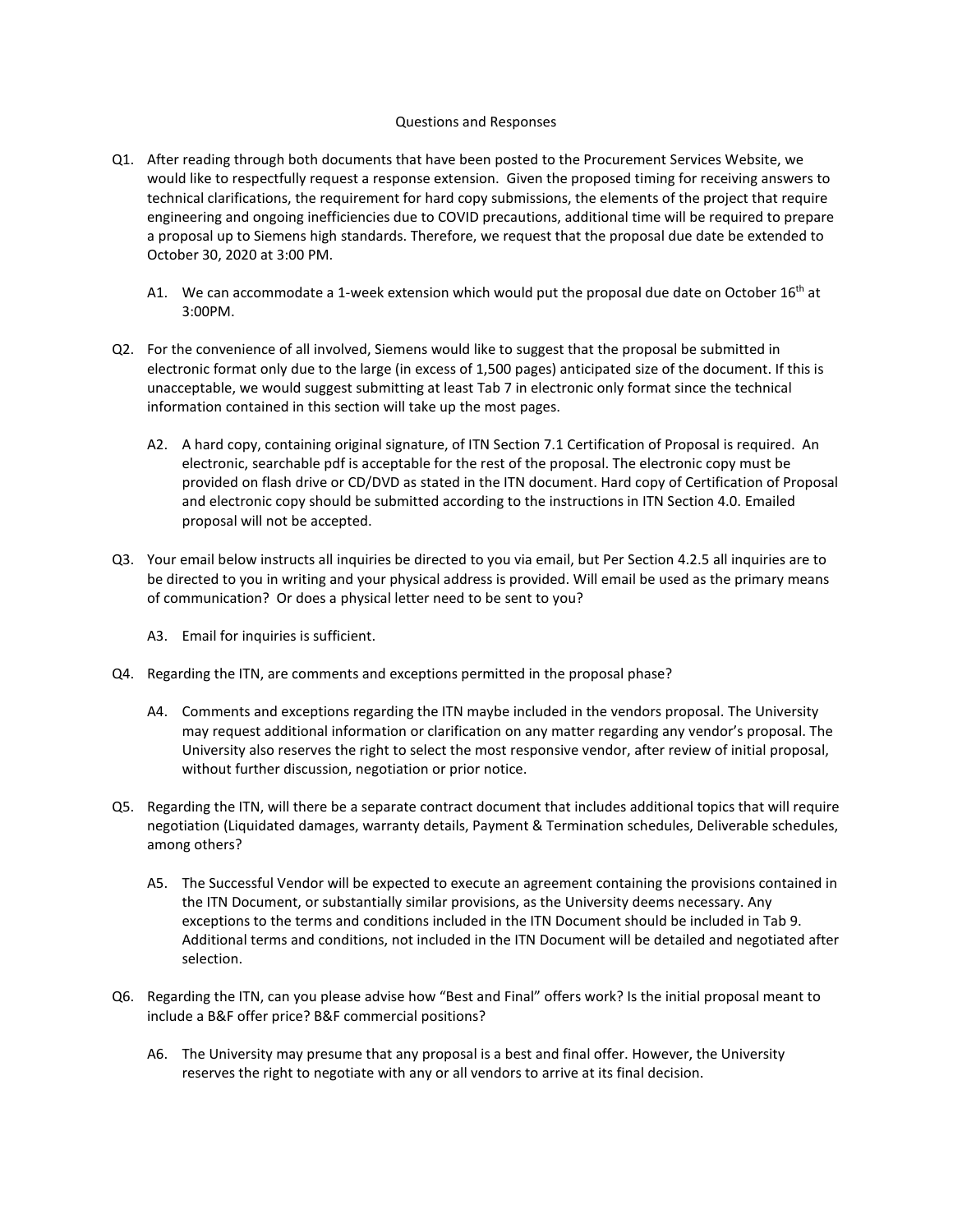- Q7. Per the Technical Specifications Part 2 Approved Manufacturers for Combustion Turbine our competitors are clearly mentioned in the bid while Solar is not and would enter into the "Engineer Approved Equal". Could you please confirm as soon as possible that we are an engineer approved manufacturer or what the procedure to do so would be? We can provide further qualifications for Jacobs to approve.
	- A7. Solar Turbines is an acceptable supplier of combustion turbines. Meeting the intent of the ITN requires the bidder to submit a proposed equipment configuration that meets the performance requirements outlined in the spec. Any exceptions or deficiencies in meeting spec requirements must be clearly stated.
- Q8. We would like to request copies of Attachments 2, 3 and 9 from file "ITN21KO-113\_Exhibit\_A\_Technical\_Specifications\_8.25.2020.pdf" in native unlocked format so that the tables and blanks can be filled in cleanly and efficiently.
	- A8. Native files for Attachment 2, 3 and 9 can be downloaded from the [Procurement Services Schedule of](https://procurement.ufl.edu/vendors/schedule-of-bids/)  **[Bids](https://procurement.ufl.edu/vendors/schedule-of-bids/)** webpage.
- Q9. We respectfully request that responses to this initial group of technical clarifications (below) be provided as an addendum no later than September 21, 2020 and a second addendum be issued as currently planned on September 28, 2020 for all remaining technical clarifications submitted.
	- A9. Request noted.
- Q10. As an alternative to speed the response to technical clarifications, perhaps a web meeting could be arranged this week with both companies submitting proposals, Jacobs Engineering and the University of Florida. The minutes of this meeting could then be issued as an addendum.
	- A10. Technical clarifications provided herein will serve as the formal response. A virtual meeting will not be scheduled.
- Q11. Page 10 / Section 1.4.C.4 & 81 / Attachment 9. Section 1.4.C.4 states "Service agreement term to be no less than 5 years." however Attachment 9 indicates "5-year term required". Since the Life Cycle Cost Analysis will be conducted over 30 years, a longer service agreement term will provide more representative costs. Are Service Agreement terms longer than 5 years acceptable?
	- A11. The intent is for the LTSA is to provide the costs to get through the first major overhaul. Longer term LTSAs to meet this can be supplied. This data will be used in the evaluation of the total life cycle cost of the solution proposed. The costs will be applied over the entire life cycle cyclically over the duration quoted.
- Q12. Page 12 / Section 1.6.A. Target operational date for CHP service is expected no later than 2025. When is first operation of the CTG expected?
	- A12. Commissioning is expected to start the first quarter of 2025.
- Q13. Page 12 / Section 1.6.E. Site conditions of 70 deg. F, 45% relative humidity, and 14.63 psia barometric pressure. We would expect the average yearly RH in Gainesville to be over 70%. Is 45% RH correct?
	- A13. Concur. Average RH is approximately 80%. Refer to Attachment 2 Revised 9/25/2020 for conditions to be used for performance guarantee.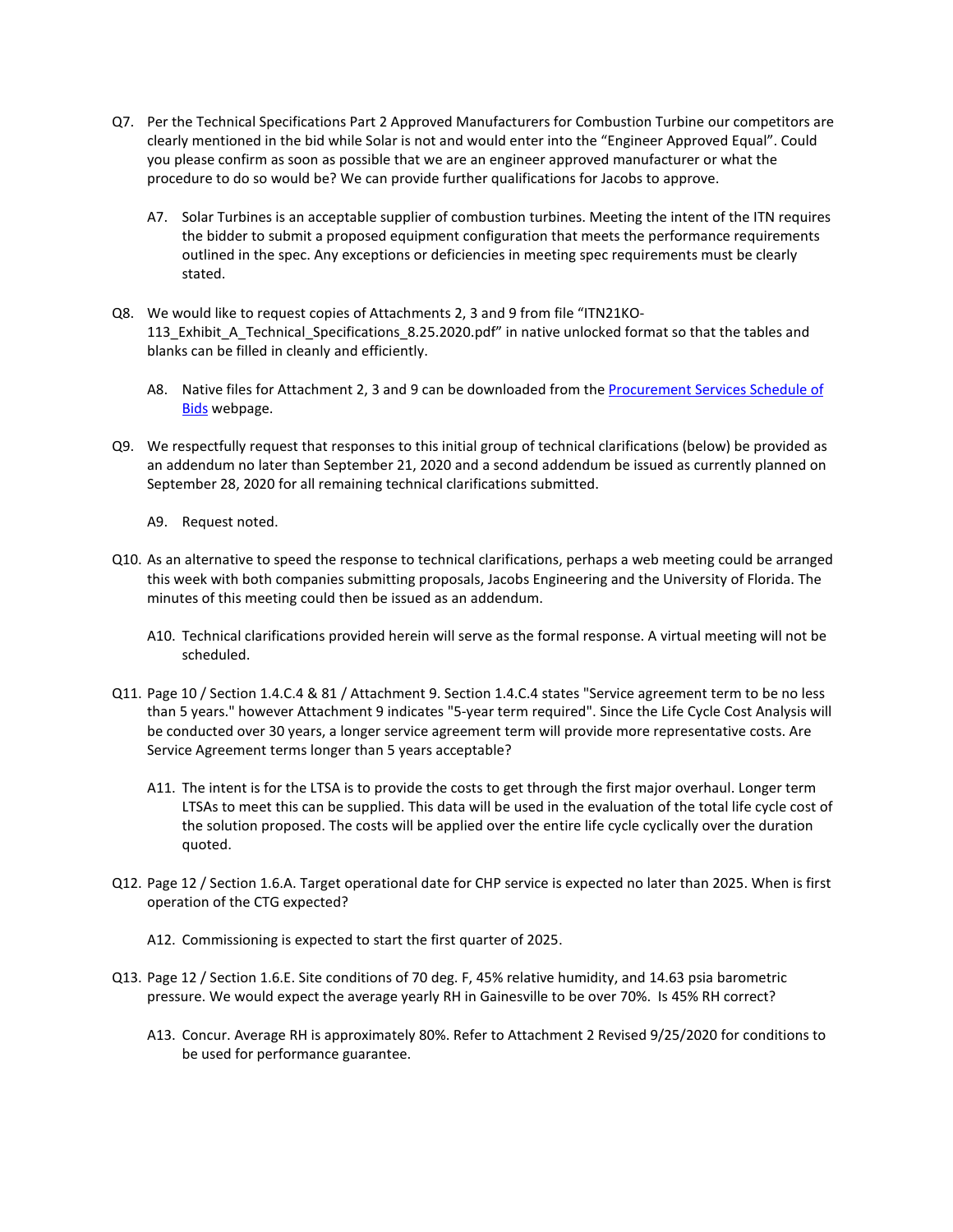- Q14. Page 12 / Section 1.6.G. Vendor shall specify required utility pipeline natural gas pressure to the CTG package. What is the expected pipeline pressure range? Will an on site gas compressor or a pressure let down station be required?
	- A14. Pipeline pressure to the site will be 700-830psig. Pressure regulation will be provided by others, based on the gas turbine and conditioning equipment requirements.
- Q15. Page 12 / Section 1.6.G. Vendor shall specify required utility pipeline natural gas pressure to the CTG package. What is the expected pipeline gas temperature range?

A15. 64-86°F

- Q16. Page 21 / Section 2.4.B.3. What maximum and minimum design pressures and temperatures (pipeline side) shall be used for the fuel gas conditioning package?
	- A16. Gas conditioning equipment should be provided with ANSI Class 600 flanges/valves/fittings. Safety relief, if required, will be provided upstream of the conditioning equipment. Supply of relief valves is by others.
- Q17. Page 17 / Section 2.3.A & 59 / Attachment 7. Performance Guarantees. To facilitate an apples to apples comparison of gas turbine performance, please designate a fuel gas composition both Providers shall use for the performance calculations and guarantees. The average composition provided in Attachment 7 from June 2020 is suggested.
	- A17. Average value from June 2020 should be used.
- Q18. Page 17 / Section 2.3.B.1 & 37 / Attachment 2. In section 2.3.B.1 the request is for NOx and CO not to exceed 25ppmvd @ 15% O2 from 75% to 100% load. In Attachment 2 the request is for NOx at 15ppmvd and CO at 25ppmvd @ 15% O2 from 50% to 100% load. Please clarify the emissions guarantee requirement.

A18. 25ppmvd NOx and CO at 15% O2, from 50%-100% load should be used for guarantee.

- Q19. Page 46 / Attachment 4. From the provided GA, it looks like the CTG will be on the 2nd Floor (i.e. above grade). If this is correct, does this mean the foundations under the CTG will not be in direct contact with earth?
	- A19. Correct. The gas turbine will be on an elevated foundation designed by Jacobs, in compliance with the manufacturer's static and dynamic foundation load requirements.
- Q20. Page 46 / Attachment 4. Plant GA. Please provide a GA showing the dimensions of the turbine hall, equipment areas and side elevation view.

A20. Additional drawings to be provided with Addendum 2 which is forthcoming.

Q21. Page 59 / Attachment 7. We assume the following with regard to fuel composition, please confirm or correct; Relative Density to standard air Heating Value Wet/Dry is in BTU/nft3 Fuel composition is given as %-volume Wobbe is in BTU/ft3 Please provide reference temperatures for Heating Value and Wobbe index.

A21. Response from FGT: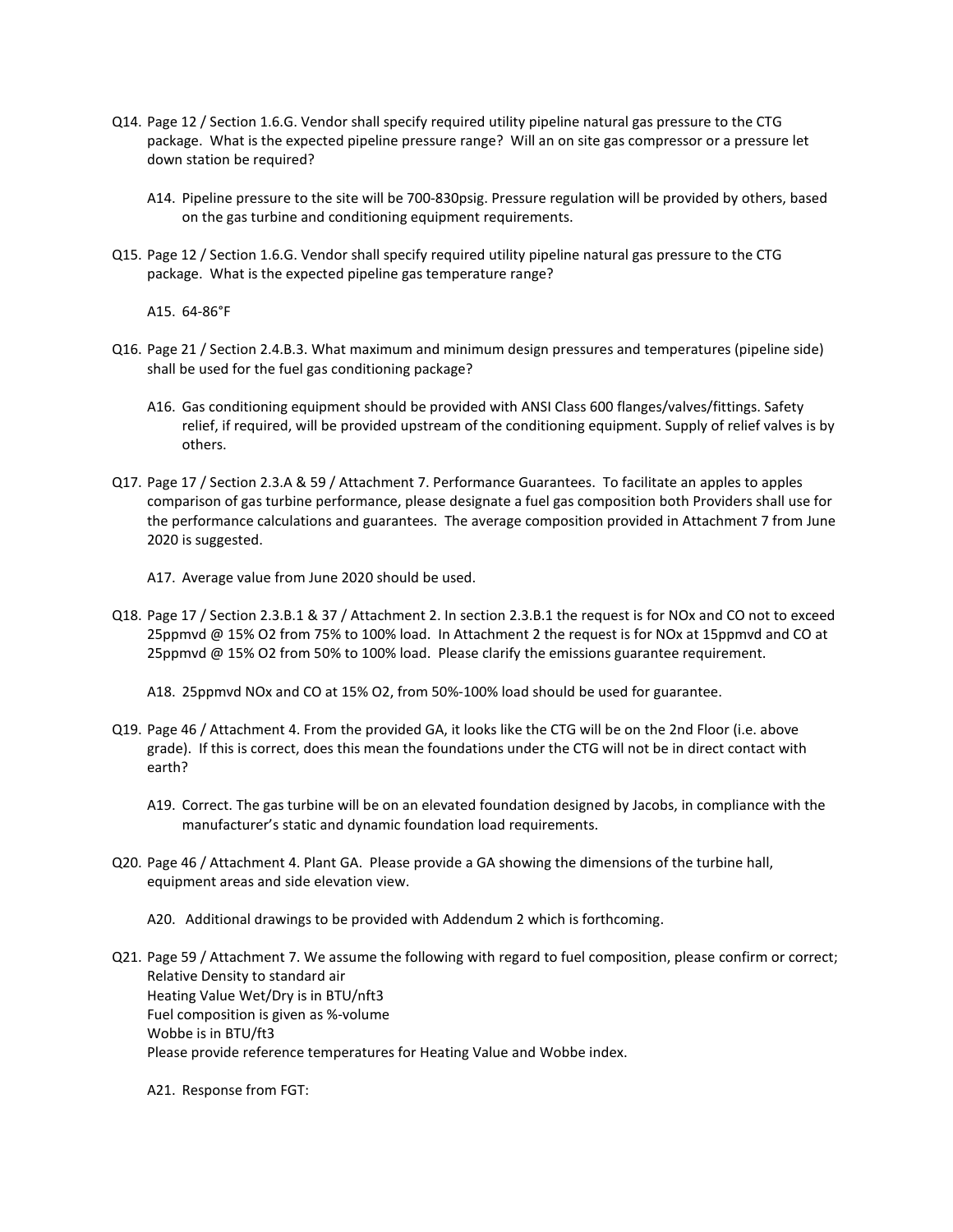- o *Relative Density to standard air - based on the density of gas to density of air.*
- o *Heating Value Wet/Dry is in BTU/nft3 measured Btu/scf dry*
- o *Fuel composition is given as %-volume - % by volume*
- o *Wobbe is in BTU/ft3 – Btu/scf*
- o *Standard reference temperature per FGT's Tariff is 60°F*
- Q22. Page 59 / Attachment 7. We understand the following with regard to fuel composition, please confirm or correct;

C1 = Methane, CH4 C2 = Ethane, C2H6 C3 = Propane, C3H8 IC4 = Iso Butane, IC4H10 NC4 = n-Butane, NC4H10 IC5 = Iso Pentane, IC5H12 NC5 = n-Pentane, NC5H12 C6 = n-Hexane, C6H14

A22. Response from FGT:

*FGT has confirmed that the gas components referenced below are correct with the exception of C6. This is actually C6+ and encompasses all additional components equal to or greater than C6. This is generally a very small %.*

- Q23. Does the LTSA proposal need to be a firm offer?
	- A23. Yes. The University reserves the right to execute the offer or not exercise the offer and procure a LTSA at a later date.
- Q24. Page 12 / Section 2.4.C.2. Bidder's standard generator voltage rating for similar applications in the U.S. is 13.8 kV. The ITN specifies a 12.47 kV generator rating … please advise if 13.8 kV is acceptable OR if 12.47 kV must be used.
	- A24. 12.47kV is the preferred rating. A voltage rating of 13.8 kV may be proposed, along with identification of schedule impacts and associated cost savings compared to the specified 12.27 rating.
- Q25. Page 12 / Section 2.4.C.2. Please advise the cooling water supply temperature that will be provided (by Owner) to the vendor-supplied TEWAC generator.
	- A25. 90°F, see section 1.6.F.
- Q26. Page 17; 32 / Section 2.2.B.12; 3.5.A. Per the ITN, site performance testing will be conducted by Others. Bidder understands that the intent of "Vendor assistance" during the testing is limited to providing recommended test procedures (or reference to EPA test methods for emissions testing) as well as guidance with respect to performance testing of the Vendor-supplied equipment. Please advise.
	- A26. Vendor representatives are expected to be present for verification of tests which are used to validate guaranteed performance.
- Q27. Page 36 / Attachment 1. The ITN specifies a performance guarantee point at 70 deg F / 45% RH. For bid purposes, should the guarantee be based on "chilling on" or "chilling off"? I.E., should the guarantee reflect performance at 70F or at 70F, chilled down to 50F?